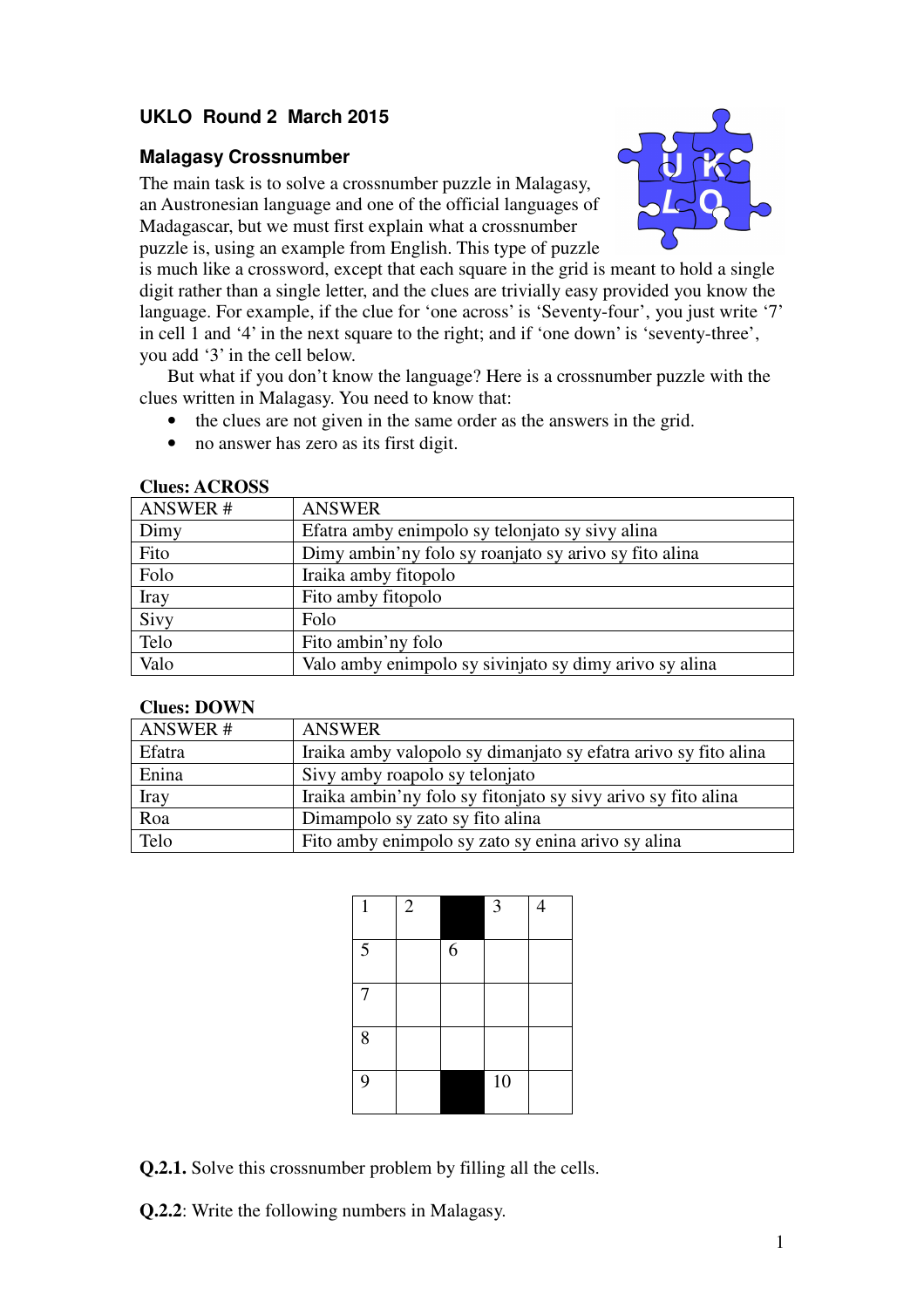| digits | <b>Malagasy words</b> |
|--------|-----------------------|
| $\tau$ |                       |
| 15,968 |                       |
| 99,573 |                       |
| 80,638 |                       |
| 817    |                       |